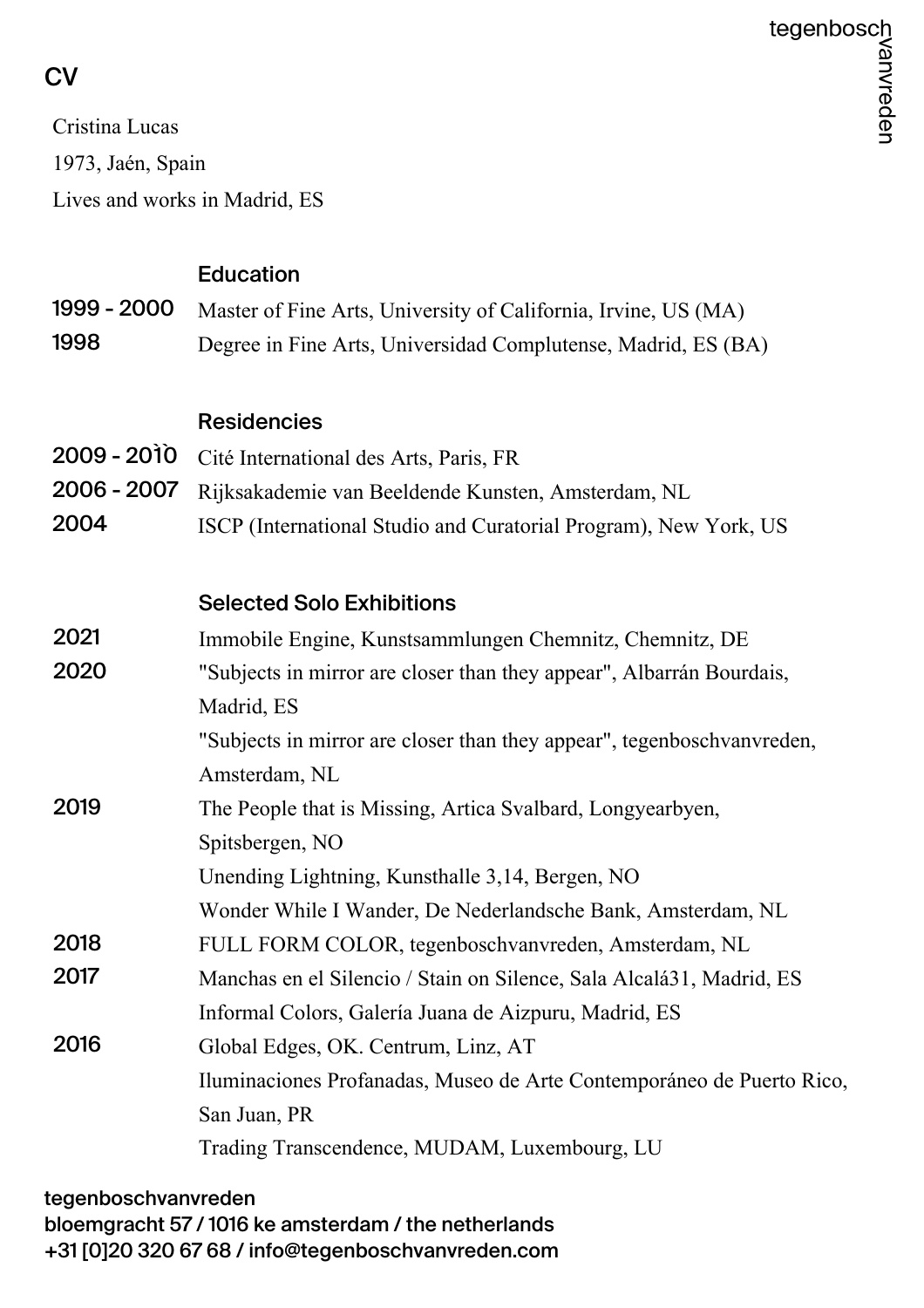| 2015 | All about color, Centro de Arte Santa Mónica, Barcelona, ES           |
|------|-----------------------------------------------------------------------|
| 2014 | ES CAPITAL, Centro Galego de Arte Contemporánea, Santiago de          |
|      | Compostela, ES                                                        |
|      | Todbringendes Licht, Kunstraum Innsbruck, Innsbruck, AT               |
|      | ES CAPITAL, Museo Patio Herreriano, Valladolid, ES                    |
|      | Invisible Nude, Galeria Vanguardia, Bilbao, ES                        |
|      | Focal Distance, Kunstverein Braunschweig, Braunschweig, DE            |
|      | ES CAPITAL, Matadero, Madrid, ES                                      |
| 2013 | Flying Carpet Works, tegenboschvanvreden, Amsterdam, NL               |
|      | ON AIR, Sala Rekalde, Bilbao, ES                                      |
|      | ON AIR, Centro de Arte Caja de Burgos (CAB), Burgos, ES               |
| 2012 | Por la razón o la plata, Museo de Arte Contemporaneo,                 |
|      | Santiago de Chile, CL                                                 |
|      | Delinquere, Galería Juana de Aizpuru, Madrid, ES                      |
| 2011 | Light Years, Museo Amparo Puebla, Mexico City, MX                     |
| 2010 | Light Years, Museo Carrillo Gil, Mexico City, MX                      |
|      | Letargo Revolucionario, Sala Santa Lucía, Sevilla, ES                 |
| 2009 | Light Years, Centro de Arte 2 de Mayo (CA2M), Madrid, ES              |
| 2008 | Imago Mundi, Deweer Gallery, Otegem, BE                               |
|      | Talk, Stedelijk Museum Schiedam, Schiedam, NL                         |
|      | Cain Y Las Hijas De Eva, Galería Juana de Aizpuru, Madrid, ES         |
| 2005 | El Eje Del Mal, Agencia Española de Cooperación Internacional (AECI), |
|      | Miami, US                                                             |
|      | Under The Gloss, Galería Valle Ortí, Valencia, ES                     |
|      | Nunca Veras Mi Rostro, Centro Municipal de las Artes Buero Vallejo,   |
|      | Alcorcón, ES                                                          |
| 2004 | El Viejo Orden, Galería Juana de Aizpuru, Madrid, ES                  |
|      | Zero Killed, Agencia Española de Cooperación Internacional (AECI),    |
|      | Mexico City, MX                                                       |
|      | Zero Killed, Sala Teorética, San José, CR                             |
|      | Mas Luz, Agencia Española de Cooperación Internacional (AECI), Santo  |
|      | Domingo, DO                                                           |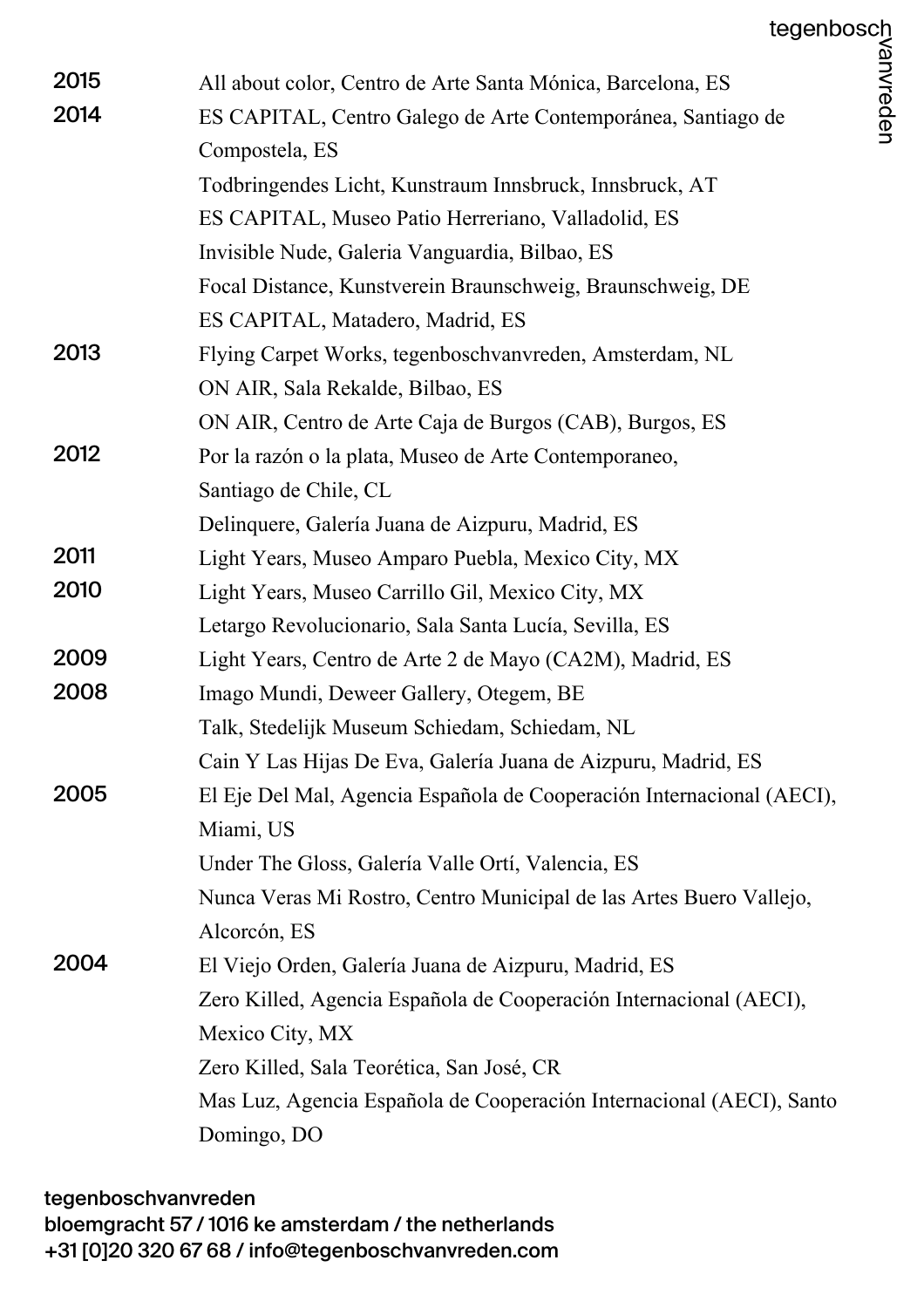| 2002 | Flying Boys, Galería Espacio Mínimo, Madrid, ES                                        |  |
|------|----------------------------------------------------------------------------------------|--|
|      | Video Screening Terraza de la Casa de América, Madrid, ES                              |  |
| 2001 | Como puedes pasar de mi?, Galería la Fábrica, Madrid, ES                               |  |
|      | <b>Selected Group Exhibitions</b>                                                      |  |
| 2022 | Diversity United, New Tretyakov Gallery, Moscow, RU                                    |  |
| 2021 | The World as we Don't Know It - A New Bond Between Human and Earth,                    |  |
|      | Droog, Amsterdam, NL (curated by Renny Ramakers)                                       |  |
|      | The Power of Art, Art Space ABN AMBRO, Amsterdam, NL                                   |  |
|      | Magallanes y la geografia de lo (des)concido, CCESantiago - Cultural Center            |  |
|      | of Spain, Santiagio de Chile, CL (curated by Rodolfo Andeur)                           |  |
|      | Diversity United, Flughafen Berlin-Tempelhof, Berlin, BE                               |  |
| 2020 | Me, Family: Portrait of a Young Planet, MUDAM Luxemburg, LU (curated                   |  |
|      | by Francesco Bonami)                                                                   |  |
|      | 7th Çanakkale Biennial: Constellation. Culture: Damaged or Destroyed                   |  |
|      | (curated by Azra Tüzünoğlu), Cannakale, TR                                             |  |
|      | 100 ways to live minute, The Pushkin State Museum of Fine Arts, Moscow,                |  |
|      | RU (online)                                                                            |  |
|      | Yokohama Triennale 2020: Afterglow. Episode 4: Institute for Tropical and              |  |
|      | Galactical Studies, Yokohama Museum of Art, Yokohama, JP (curated by Inti<br>Guerrero) |  |
|      | Life During Wartime: Art in the Age of Coronavirus, USF Contemporary Art               |  |
|      | Museum, Tampa, US (curated by Christian Viveros-Fauné)(online)                         |  |
|      | Sala10: Cristina Lucas, Museo Universitario Arte Contemporáneo (MUAC),                 |  |
|      | Mexico City, MX (online)                                                               |  |
|      | Construct, Deconstruct, Reconstruct, Albarrán Bourdais, Madrid, ES                     |  |
| 2019 | Reminding Future: Metal Silence 2019, Ueno, Tokyo, JP                                  |  |
|      | 5 <sup>th</sup> Ural Industrial Biennal of Contemporary Art, Ekaterinenburg, RU        |  |
|      | El sueño de la razón, Fernán Gómez Centro Cultural de la Villa, Madrid, ES             |  |
|      | Kronos e Kairos, Palatino, Rome, IT (curated by Lorenzo Benedetti) (cat.)              |  |
|      | La passion de la liberté, Musée des Beaux-Arts, Bordeaux, FR                           |  |
|      | In the Name of the Father, Museu Picasso, Barcelona, ES                                |  |
|      | Al Norte de la Tormenta, MAXXI, Rome, IT (curated by Hou Hanru and                     |  |
|      |                                                                                        |  |

## tegenboschvanvreden bloemgracht 57 / 1016 ke amsterdam / the netherlands +31 [0]20 320 67 68 / info@tegenboschvanvreden.com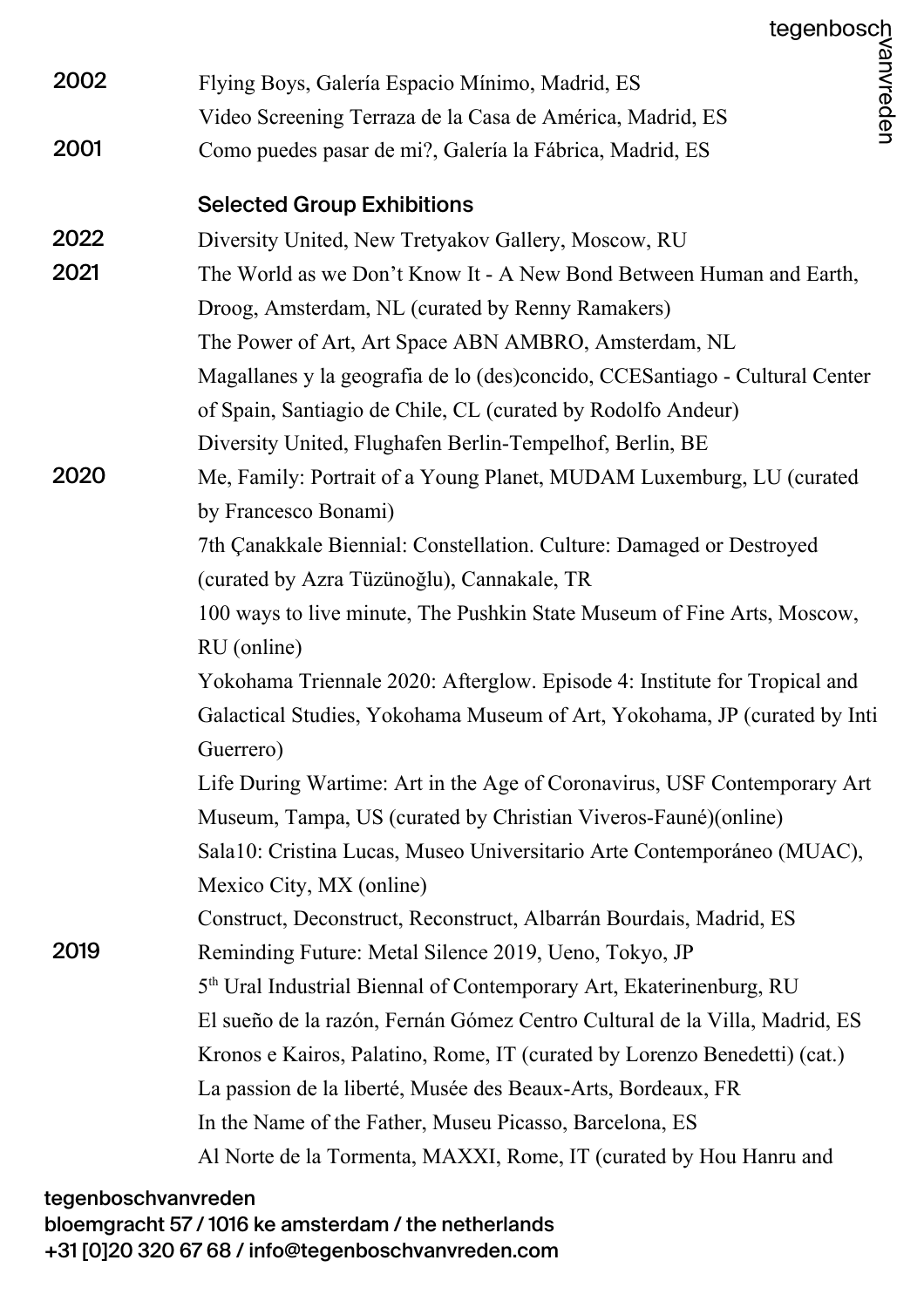|      | Chiara Bertini)                                                             |  |
|------|-----------------------------------------------------------------------------|--|
|      | Your Voice Matters, Museum Arnhem, Arnhem, NL                               |  |
|      | Patriarcado, Museo Nacional Thyssen-Bornemisza, Madrid, ES                  |  |
| 2018 | Revolutionize, Mystetskyi Arsenal National Art and Culture Museum           |  |
|      | Complex, Kiev, UA (curated by Kateryna Filyuk and Nathanja van Dijk)        |  |
|      | Proregress: 12 <sup>th</sup> Shanghai Biennale, Shanghai, CN                |  |
|      | In the Open or in Stealth, MACBA, Barcelona, ES (curated by Raqs)           |  |
|      | Media Collective)                                                           |  |
|      | La NO Comunidad, CentroCentro, Madrid, ES                                   |  |
|      | Oroi. Queda mucho pasado por delante, ARTIUM - Basque Museum Center         |  |
|      | of Contemporary Art, Vitoria-Gasteiz, ES                                    |  |
|      | BRIC-à-brac: The Jumble of Growth, Galleria Nazionale d'Arte Moderna e      |  |
|      | Contemporanea, Rome, IT                                                     |  |
|      | El otro soy yo, Koldo Mitxelena Kulturunea, San Sebastián, ES (cat.)        |  |
|      | Ver as vozes dos artistas, Maus Hábitos, Porto, PT (curated by Miguel von   |  |
|      | Hafe Pérez)                                                                 |  |
|      | Planetary Garden, Manifesta 12, Palermo, IT                                 |  |
|      | Video Europe for All, Institute of Contemporary Art, Sofia, BG              |  |
|      | The Storming of the Winter Palace, Muzeum Sztuki, Lodz, PL                  |  |
|      | Guerrilla of Enlightenment, Rotor, Graz, AT                                 |  |
|      | The State is not a Work of Art, Tallina Art Hall, Tallin, EE                |  |
|      | Naturel pas Naturel, Musée Fesch, Ajaccio, FR                               |  |
| 2017 | Bye Bye De Stijl, Centraal Museum Utrecht, Utrecht, NL                      |  |
|      | Weaving Europe: the World as Meditation, pafos2017, Pafos, GR               |  |
|      | The Storming of the Winter Palace – Forensics of an Image, Hartware         |  |
|      | MedienKunstVerein (HMKV), Dortmund, DE                                      |  |
|      | De La Habana ha venido un, Galería Juana de Aizpuru, Madrid, ES             |  |
|      | Histórias da Sexualidade, Museu de Arte de Sao Paulo (MASP),                |  |
|      | Sao Paulo, BR                                                               |  |
|      | Time is Out of Joint, Galleria Nazionale d'Arte Moderna, Rome, IT           |  |
|      | La Intimidad es Política, Centro Cultural Metropolitano de Quito, Quito, EC |  |
|      | Nieuw Amsterdams Peil – Where do we go from here?, Annet Gelink Gallery,    |  |

## tegenboschvanvreden bloemgracht 57 / 1016 ke amsterdam / the netherlands +31 [0]20 320 67 68 / info@tegenboschvanvreden.com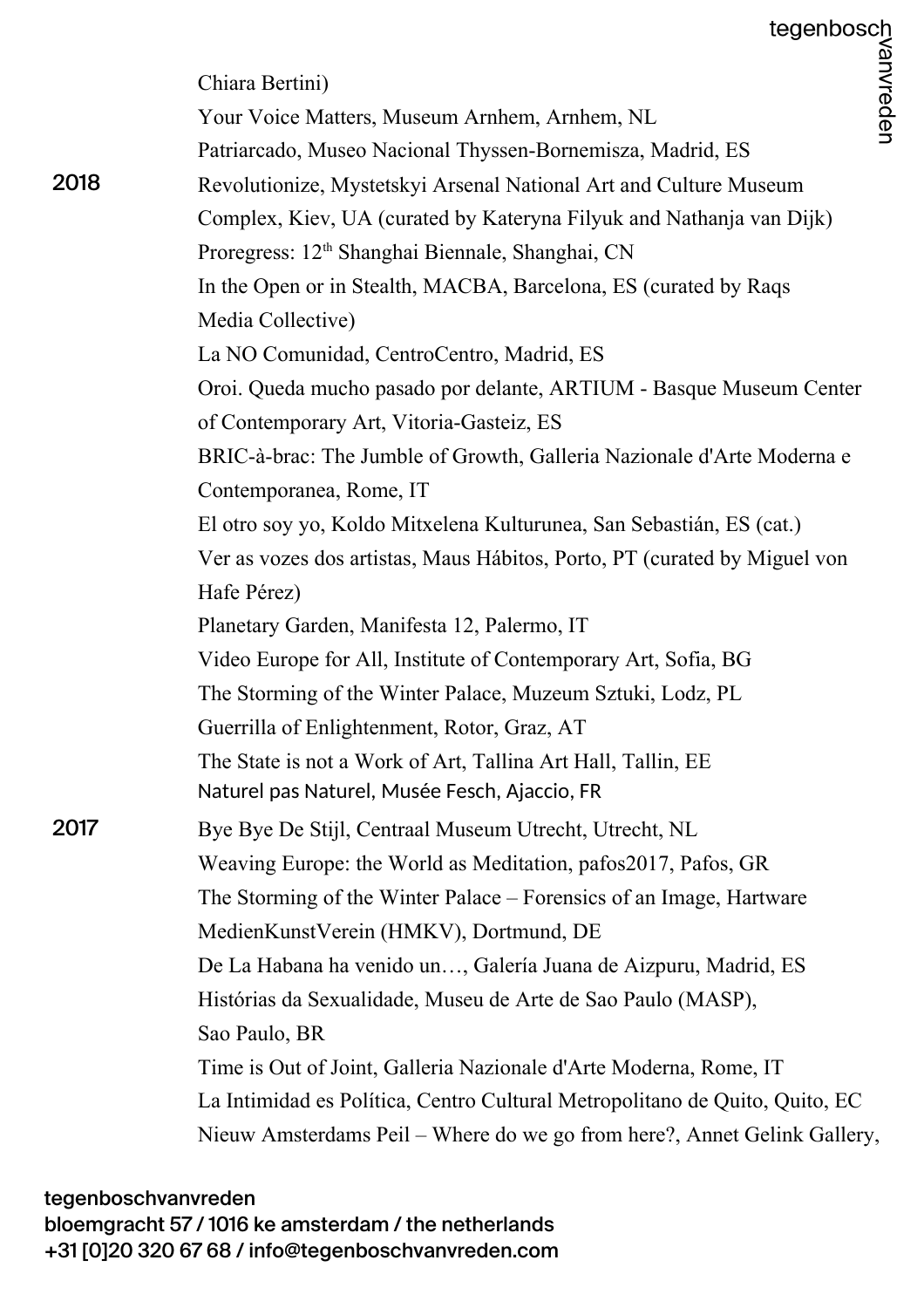|      | tegenbosch<br>sburg,<br>(curated by $\frac{2}{9}$<br>$\frac{2}{9}$<br>Ellen de Bruijne Projects, Galerie Fons Welters, Stigter Van Doesburg, |
|------|----------------------------------------------------------------------------------------------------------------------------------------------|
|      | tegenboschvanvreden and Martin van Zomeren, Amsterdam, NL (curated by<br>Alessandro Vincentelli)                                             |
|      | The IVAM produces. Cristina Lucas, Institut Valencià d'Art Modern,                                                                           |
|      | Valencia, ES                                                                                                                                 |
| 2016 | BRIC-à-brac: The Jumble of Growth, Today Art Museum, Beijing, CN                                                                             |
|      | Rehabitar el espacio: presente, pasado y futuro, Museo Lázaro Galdiano,<br>Madrid, ES                                                        |
|      | Les parfums de l'intranquillité, Hôtel des Arts, Toulon, FR                                                                                  |
|      | Mons (im) possibles, Centre d'Art La Panera, Lleida, ES                                                                                      |
|      | Through the Barricades, tegenboschvanvreden, Amsterdam, NL                                                                                   |
|      | Colección FAVA, Museo de Arte Contemporáneo (MAC), Santiago, CL                                                                              |
|      | (curated by Pablo León de la Barra)                                                                                                          |
|      | Educación Femenina, M100 Centro Cultural Matucana, Santiago, CL                                                                              |
| 2015 | Fear Nothing, She Says, Museo Nacional de Escultura, Valladolid, ES                                                                          |
|      | The art of revisiting art, Fundição Progresso, Rio de Janeiro, BR                                                                            |
|      | Demonstrating Minds, Kiasma, Helsinki, FI                                                                                                    |
|      | Another Part of the New World, Moscow Museum of Modern Art,                                                                                  |
|      | Moscow, RU                                                                                                                                   |
|      | It's Money Jim, but not as we know it, Mario Mauroner Contemporary Art                                                                       |
|      | (MAM), Vienna, AT                                                                                                                            |
|      | Double Take, Nature More, New Delhi, IN                                                                                                      |
|      | Do Disturb Festival, Palais de Tokyo, Paris, FR                                                                                              |
|      | Tourments. Histoires d'Amour & Cristina Lucas, vidéos Musée de l'Image,                                                                      |
|      | Ville d'Épinal, FR (cat.)                                                                                                                    |
|      | El desarreglo - El curioso caso del arte despeinado - Colección Artium,                                                                      |
|      | Basque Museum Center of Contemporary Art, Vitoria-Gasteiz, ES                                                                                |
|      | Wir sind Utopia: el artista como activista, M100 Centro Cultural Matucana,                                                                   |
|      | Santiago, CL                                                                                                                                 |
|      | PASS, Mullem, BE                                                                                                                             |
| 2014 | Une Histoire: Art, Architecture, Design, Des Années 1980 à Nos Jours,                                                                        |
|      | Centre Pompidou, Paris, FR                                                                                                                   |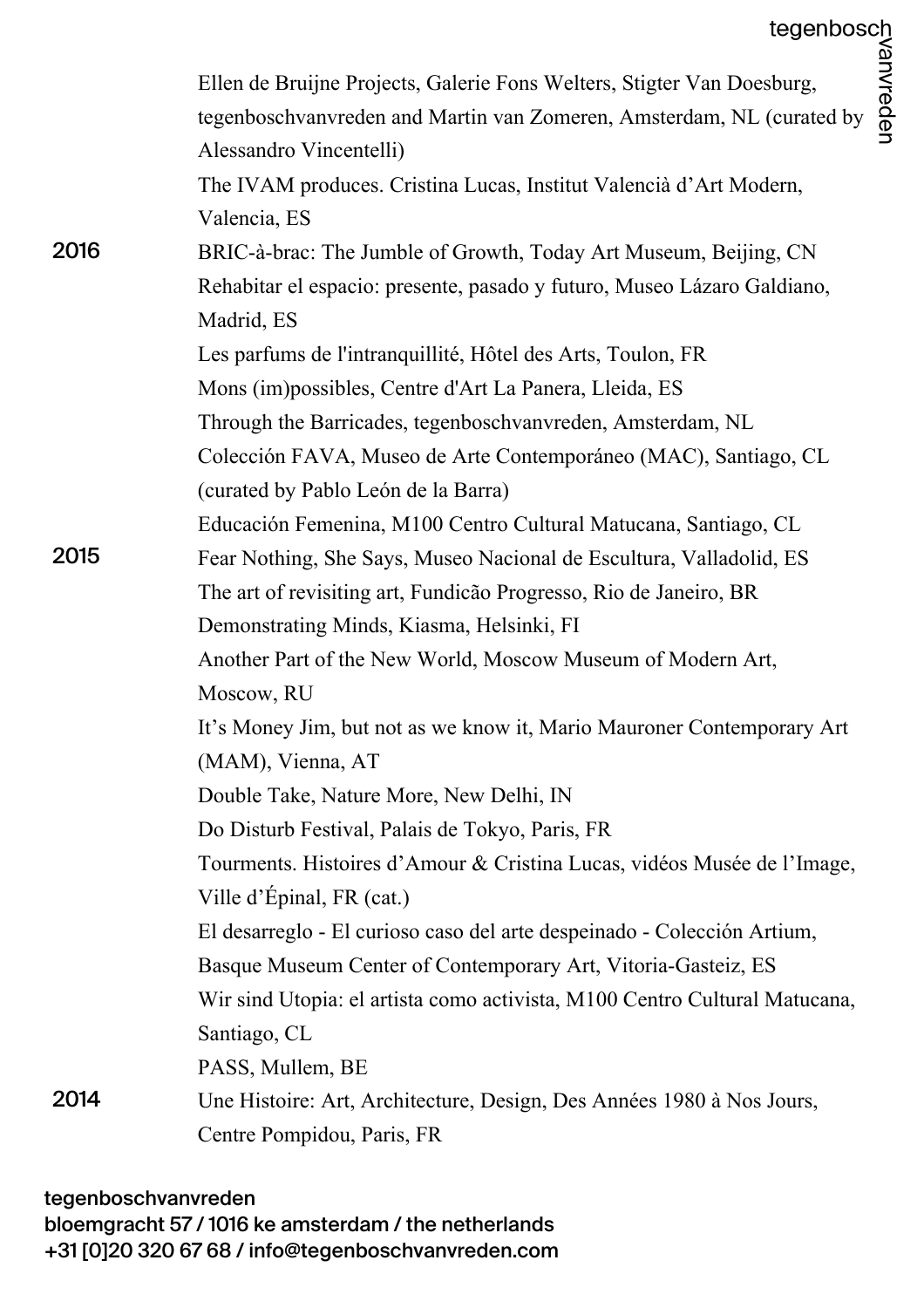|      | tegenbosch<br>$\frac{32}{2}$<br>Moderna e<br>$\frac{32}{2}$<br>$\frac{32}{2}$         |  |
|------|---------------------------------------------------------------------------------------|--|
|      | Perdutti nel Paesaggio/Lost in Landscape, MARTMuseo di Arte Moderna e                 |  |
|      | Contemporánea di Trento e Rovereto, Rovereto, IT                                      |  |
|      | Barroc, Kultur Hacen Stockholm, SE                                                    |  |
|      | Per/Form, How to do things with (out) words, Centro de Arte Dos de Mayo               |  |
|      | (CA2M), Mosteles/Madrid, ES                                                           |  |
|      | The Marvelous Real - Contemporary Spanish and Latin American Art from                 |  |
|      | the Musac Collection, Museum of Contemporary Art Tokyo (MOT),                         |  |
|      | Tokyo, JP                                                                             |  |
|      | International Women's Day - Artworks from the collection of Slava                     |  |
|      | Nakovska and Nedko Solakov, ICA Sofia, , Sofia, BG                                    |  |
|      | Historia, Miradas de Artistas, Museo de Arte Contemporánea de Vigo,                   |  |
|      | Vigo, ES                                                                              |  |
|      | Colonia apócrifa, Musac, Leon, ES                                                     |  |
|      | Arena - Center of Contemporary Art Znaki Czasu - VoCSA, Torun, PL                     |  |
| 2013 | Barrocco Exuberante, De Cattelan a Zurbarán, Museo Guggenheim,                        |  |
|      | Bilbao, ES                                                                            |  |
|      | Rooms with a View - Art at the Office, Office Manifesta/Dutch Culture,                |  |
|      | Amsterdam, NL (curated by tegenboschvanvreden)                                        |  |
|      | Artificial Amsterdam, De Appel Arts Centre, Amsterdam, NL                             |  |
| 2012 | The Storytellers: Narratives in International Contemporary Art,                       |  |
|      | Stenersenmuseet, Oslo, NO                                                             |  |
|      | 2 <sup>nd</sup> Ural Industrial Biennial Of Contemporary Art -Production Of Meanings, |  |
|      | Yekaterinburg, RU                                                                     |  |
|      | Present Unlimited: Sofia Contemporary Festival, Sofia, BG                             |  |
|      | Tiempos de Urgencias, ARTIUM Centro-Museo Vasco de Arte                               |  |
|      | Contemporáneo, Vitoria- Gasteiz, ES                                                   |  |
|      | La Imagen Especular - Tirar del Hilo, ARTIUM Centro-Museo Vasco de Arte               |  |
|      | Contemporáneo, Vitoria- Gasteiz, ES                                                   |  |
|      | Genealogías feministas en el arte español: 1960-2010, MUSAC, León, ES                 |  |
|      | Cartografías contemporáneas, Caixa Forum Barcelona/Madrid, ES                         |  |
| 2011 | Alchemy - Microwave International New Media Arts Festival,                            |  |
|      | Hong Kong, CH                                                                         |  |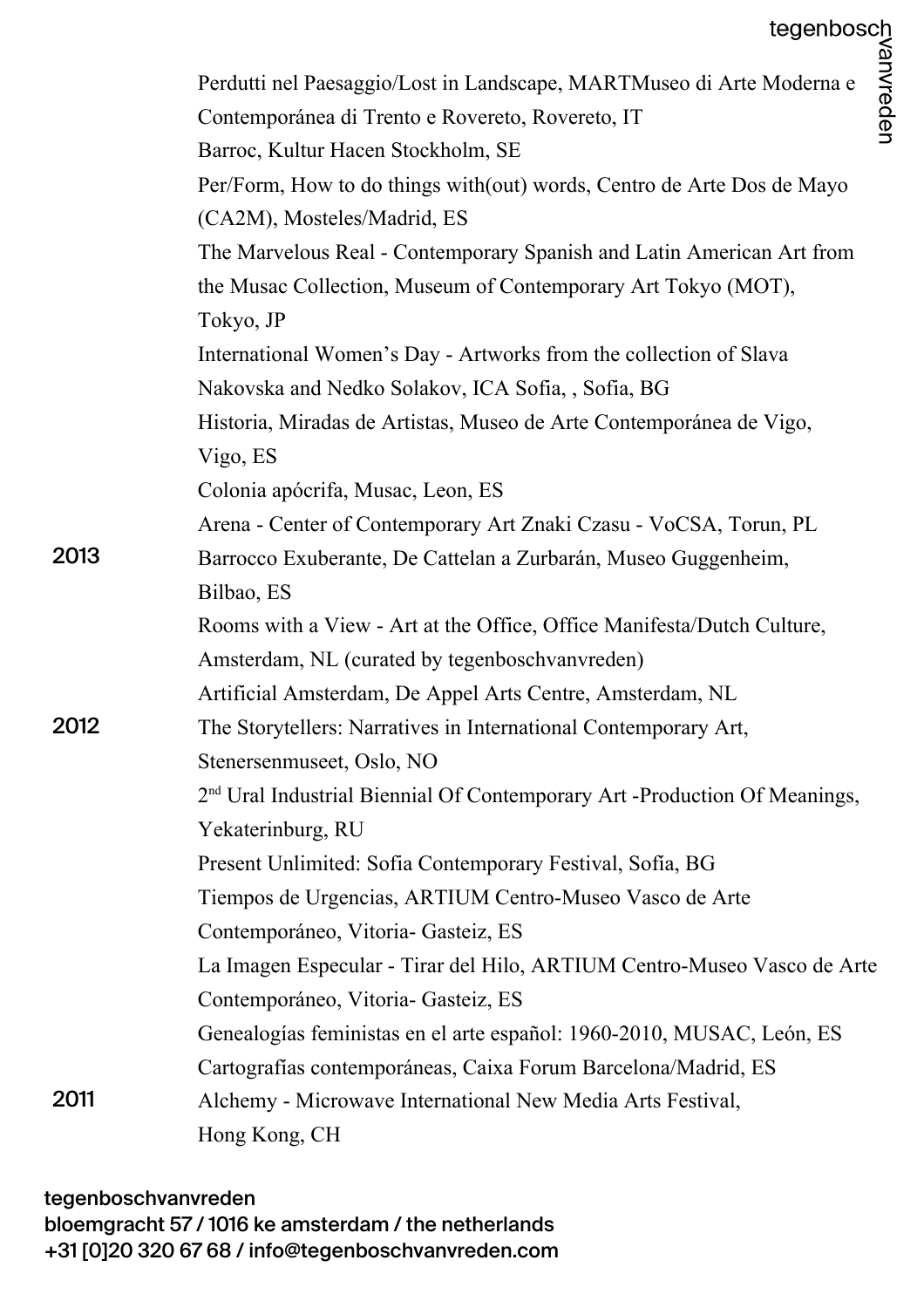|      | Spacecraft Icarus 13: Narratives of Progress from Elsewhere, BAK                                                    |
|------|---------------------------------------------------------------------------------------------------------------------|
|      | Utrecht, NL                                                                                                         |
|      | Ensayos de Geopoética, 8 <sup>th</sup> Bienal do Mercosul, Porto Alegre, BR                                         |
|      | Heroínas, Museo Thyssen-Bornemizsa, Madrid, ES                                                                      |
|      | Habiter la Terre: Biennale internationale d'art contemporain de Melle,<br>Melle, FR                                 |
|      | The Pilgrim, the Tourist, the Flaneur (and the Worker) Play Van Abbe Part 4,<br>Van Abbemuseum, Eindhoven, NL       |
|      | Femme objet, Femme sujet - Abbaye St André: Centre d'art contemporain<br>Meymac, Meymac, FR                         |
|      | What Happened to God?, ACC Galerie Weimar, Weimar, DE                                                               |
|      | Spanish Young Art: The New Generation, Blue Star Contemporary Art Center                                            |
|      | San Antonio, Texas, US                                                                                              |
|      | Mappa Mundi, Berardo Museum, Lisboa, PT                                                                             |
|      | Fiction and Reality, Moscow Museum of Modern Art, Moscow, RU                                                        |
|      | Crisisss. América Latina, Arte y Confrontación 1910-1920, Museo del Palacio                                         |
|      | de Bellas Artes, Mexico City, MX                                                                                    |
|      | Alchemy - Microwave International New Media Arts Festival,                                                          |
|      | Hong Kong, CH                                                                                                       |
| 2010 | Selected Works from the Centre Pompidou, New Media Collection, Herzliya<br>Museum of Contemporary Art, Herzliya, IL |
|      | Res Publica. Fundacao Caloste Gulbenkian. Lisboa, PT                                                                |
|      | Liverpool Biennial 10, Touch - Liverpool Biennial of Contemporary Art,                                              |
|      | Liverpool, GB                                                                                                       |
|      | Faux Amis / Une vidéothèque éphémère, Galerie nationale du Jeu de Paume,                                            |
|      | Paris, FR                                                                                                           |
|      | Volando hacia la tierra / S'envoler les pieds sur terre - 49 Nord 6 Est – Frac                                      |
|      | Lorraine, Metz, FR                                                                                                  |
|      | Beyond Credit. Contempory art and mutual trust, Antrepo, Istanbul, TR                                               |
|      | Contraviolencias, Arteleku, San Sebastián, ES                                                                       |
|      | Volando hacia la tierra - MARCO Museo de Arte Contemporánea de Vigo,                                                |
|      | Vigo, ES                                                                                                            |
|      |                                                                                                                     |

## tegenboschvanvreden

bloemgracht 57 / 1016 ke amsterdam / the netherlands +31 [0]20 320 67 68 / info@tegenboschvanvreden.com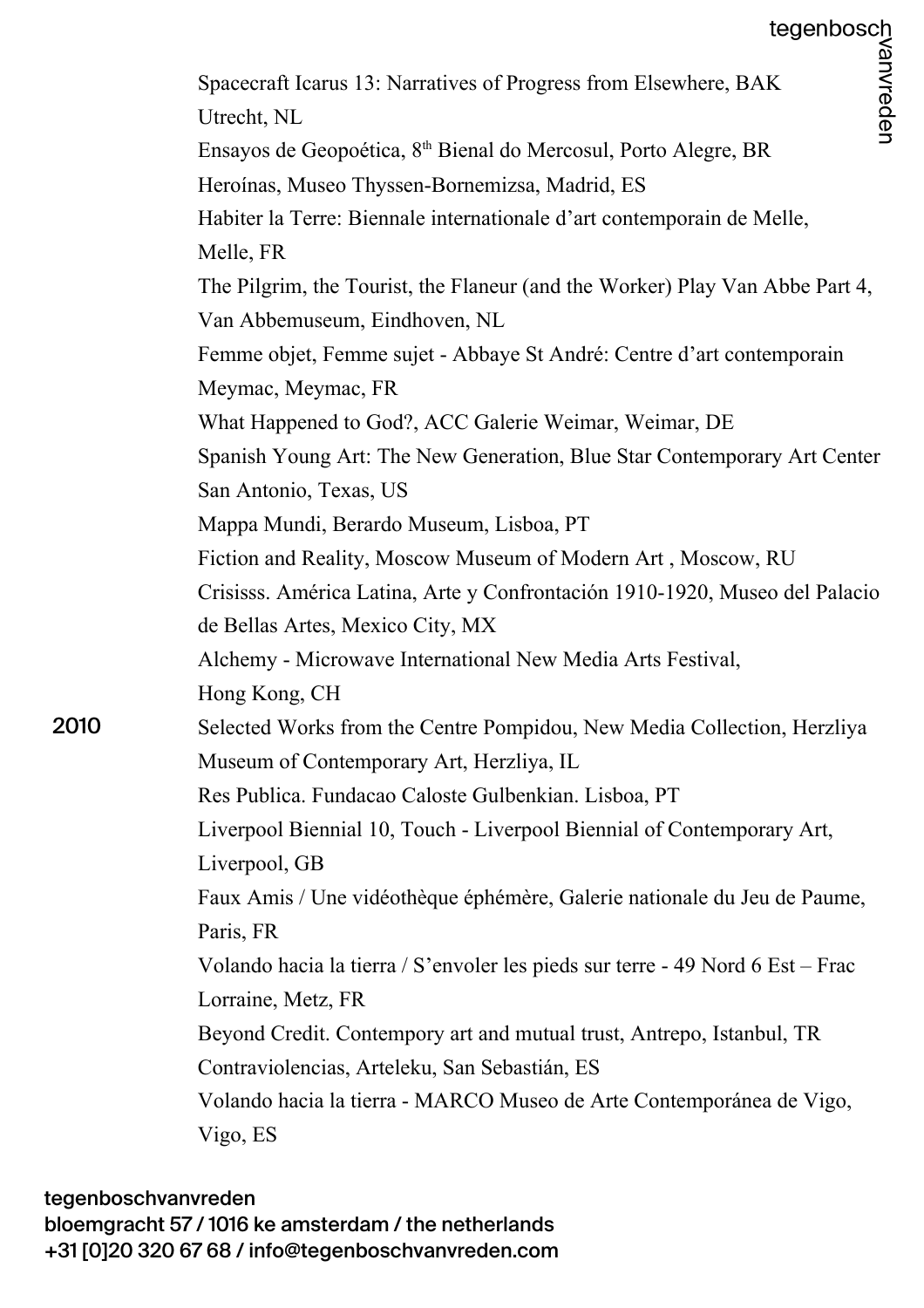|                                                                                                                         | tegenbosch |
|-------------------------------------------------------------------------------------------------------------------------|------------|
| Dominó Canibal, Sala Verónicas, PAC, Murcia, ES                                                                         | /anvreden  |
| A cidade do homem nu, Museo de Arte Moderna, São Paulo, BR                                                              |            |
| La osadía del bufón. Pequeñas historias de arte y política, Centro Cultural<br>Torrente Ballester. Ferrol, A Coruña, ES |            |
| Desplazamientos / Movements, Le 104 centquatre, París, FR                                                               |            |
| Arte y política: Conflictos y disyuntivas - Museo de Arte de Culiacán,                                                  |            |
| Culiacán, MX                                                                                                            |            |
| Desplazamientos, Arts Santa Monica, Barcelona, ES                                                                       |            |
| Nuevas Historias - A New View of Spanish Photography and Video Art -,                                                   |            |
| Kuntsi Museum of Modern Art, Vaasa, FI                                                                                  |            |
| 2009<br>ONE, tegenboschvanvreden, Amsterdam, NL                                                                         |            |
| Reflections: The World Through Art, Dojima River Biennial, Osaka, JP                                                    |            |
| Libertad Igualdad Fraternidad, Sala de la Comunidad de Madrid, Madrid, ES                                               |            |
| El patio de mi casa. Córdoba Capital Cultural de Europa, Córdoba, ES                                                    |            |
| (curated by Gerardo Mosquera)                                                                                           |            |
| Tracking Traces, Kiasma, Helsinky, FI                                                                                   |            |
| Huespéd, The Musac Collection at the MNBA, Museo Nacional de Bellas                                                     |            |
| Artes, Buenos Aires, AR                                                                                                 |            |
| SuperStories - 2nd Triennial of Contemporary Art, Fashion and Design,                                                   |            |
| Hasselt, BE                                                                                                             |            |
| 2008<br>En Vivo Encuentro, Sao Paulo Biennial, Sao Paulo, BR                                                            |            |
| Tina b. Alternative Revolutions, Praga Contemporary Art Festival,                                                       |            |
| Prague, CZ                                                                                                              |            |
| Eurasia, Geographic cross-overs in art, MART, Rovereto, IT                                                              |            |
| The Gates of the Mediterranean, Palazzo Piozzo, Rivoli, IT                                                              |            |
| Geopolíticas de la Animación, MARCO, Vigo, ES                                                                           |            |
| The Furious Gaze, Centro Montehermoso, Vitoria Gasteiz, ES                                                              |            |
| 2007<br>Optimism in the age of global war, 10 Istanbul Biennial, Istanbul, TR                                           |            |
| Existencias, MUSAC, León, ES                                                                                            |            |
| Dierlijk getroffen, LUMC, Leiden, NL                                                                                    |            |
| Animated Histories, Noga Gallery, Tel Aviv, IL                                                                          |            |
| La cuadratura del cono, Border Jam, Museo Blanes, Montevideo, UY                                                        |            |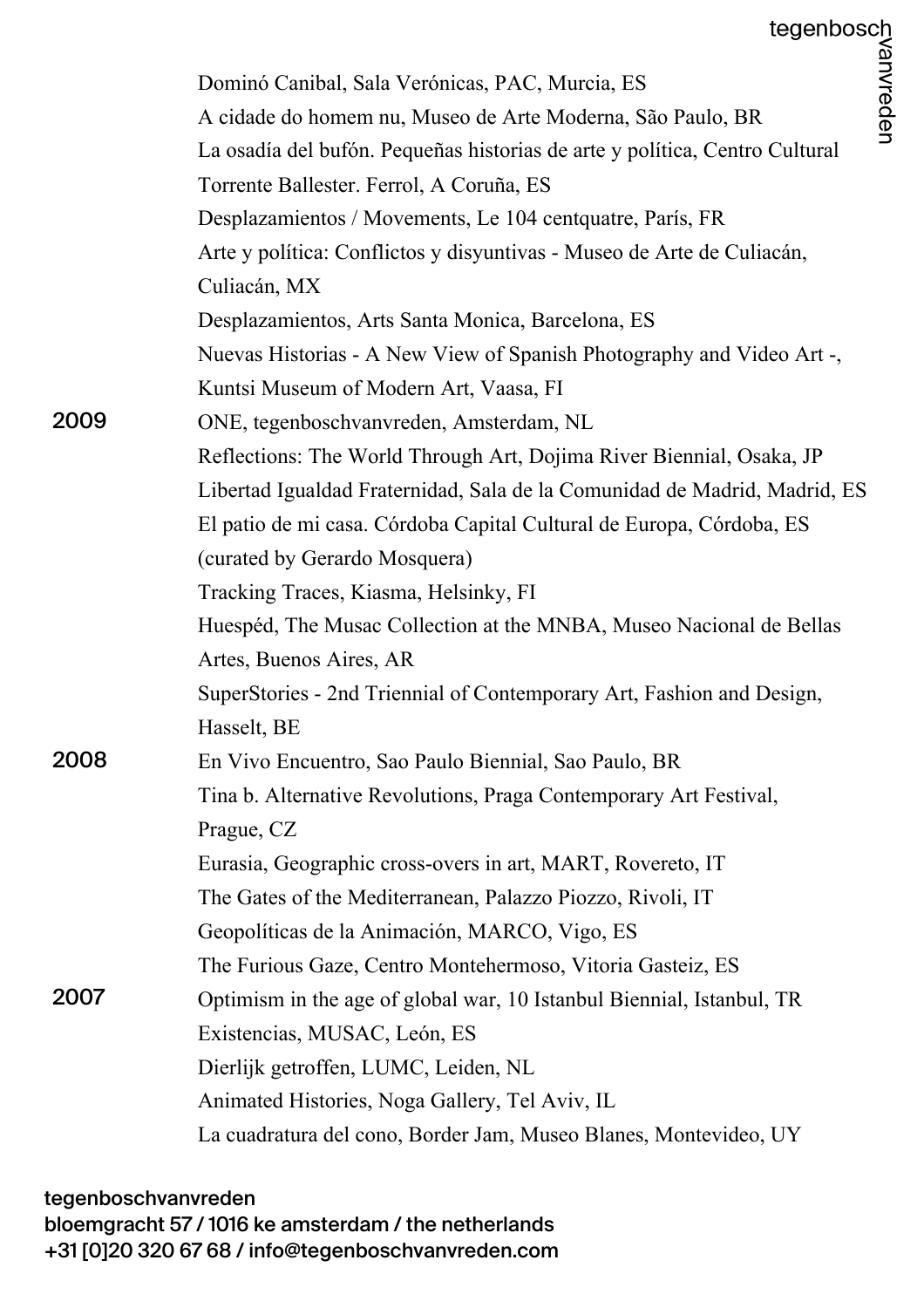|      | Aqui Y Ahora, Sala de la Comunidad de Madrid, Madrid, ES                    |
|------|-----------------------------------------------------------------------------|
|      | Geopolítica de la Animación, Centro Andaluz de Arte Contemporáneo,          |
|      | Sevilla, ES                                                                 |
|      | Entre Dos Aguas, 3º Biennial of Valencia, Valencia, ES                      |
|      | Medellin 07 (José Roca), Biennial Medellín, Medellín, CO                    |
|      | Destino Futuro, Jardín Botánico, Madrid, ES                                 |
|      | Histoires animées Tourcoing, Nord pas de Calais, Le Fresnoy, Studio         |
|      | National des Arts Contemporains, Nord-Pas de Calais, FR                     |
| 2006 | Belief, (Fumio Nanjo), 1st Biennial of Contemporary Art, SG                 |
|      | Zone of Risk, Transition, 3rd Bishkek Exhibition of Contemporary Art, Al    |
|      | Too Central Square, Bishkek, KG                                             |
|      | Witnesses/Testigos, Fundación MNAC, Cádiz, ES                               |
|      | Para Todos Los Publicos, Sala Rekalde, Bilbao, ES                           |
|      | Contos dixitais, CEGAC Santiago de Compostella, Galicia, ES                 |
|      | Historias Animadas, Fundacion la Caixa, Barcelona / Sala Rekalde Bilbao, ES |
|      | Registros contra el tiempo,, Fundación Marcelino Botín, Santander, ES       |
|      | The Sock Estrategi, Fundación El Monte, Sevilla Biennial, Sevilla, ES       |
|      | XLIII Certamen de Artes Plásticas, Caja San Fernando, Sevilla, ES           |
|      | Spring group show, Galería Juana de Aizpuru, Madrid, ES                     |
| 2005 | Take me to Portugal, Take me to Spain, Montevideo, Amsterdam, NL            |
|      | Animation Adventure: Animación y crítica de arte a través del vídeo, Museo  |
|      | de Arte Contemporáneo, León, ES                                             |
|      | El Puente de la Visión, Museo de Arte Contemporáneo de Santander, ES        |
|      | Puente, Fundación NMAC Montenmedio Arte Contemporáno, Cádiz, ES             |
|      | Altadis, Galería Oliva Arauna, Madrid, ES                                   |
|      | Erotic Drawings, Aldrich Art Museum, Ridgefield, US                         |
|      | Altadis, Lelong Gallery, Paris, FR                                          |
|      | The Real Royal Trip, Museo Patio Herreriano, Valladolid, ES                 |
|      | International Video Art Biennial, Centre for Contemporary Art, Tel Aviv, IL |
|      | Files Book, Octavio Zaya, MUSAC, ES                                         |
|      | Generación 2004 Obra Social Caja Madrid, Casa Encendida, Madrid, ES         |
|      | Dibujos Hoy, Centro de Arte Contemporáneo de Málaga, Málaga, ES             |
|      |                                                                             |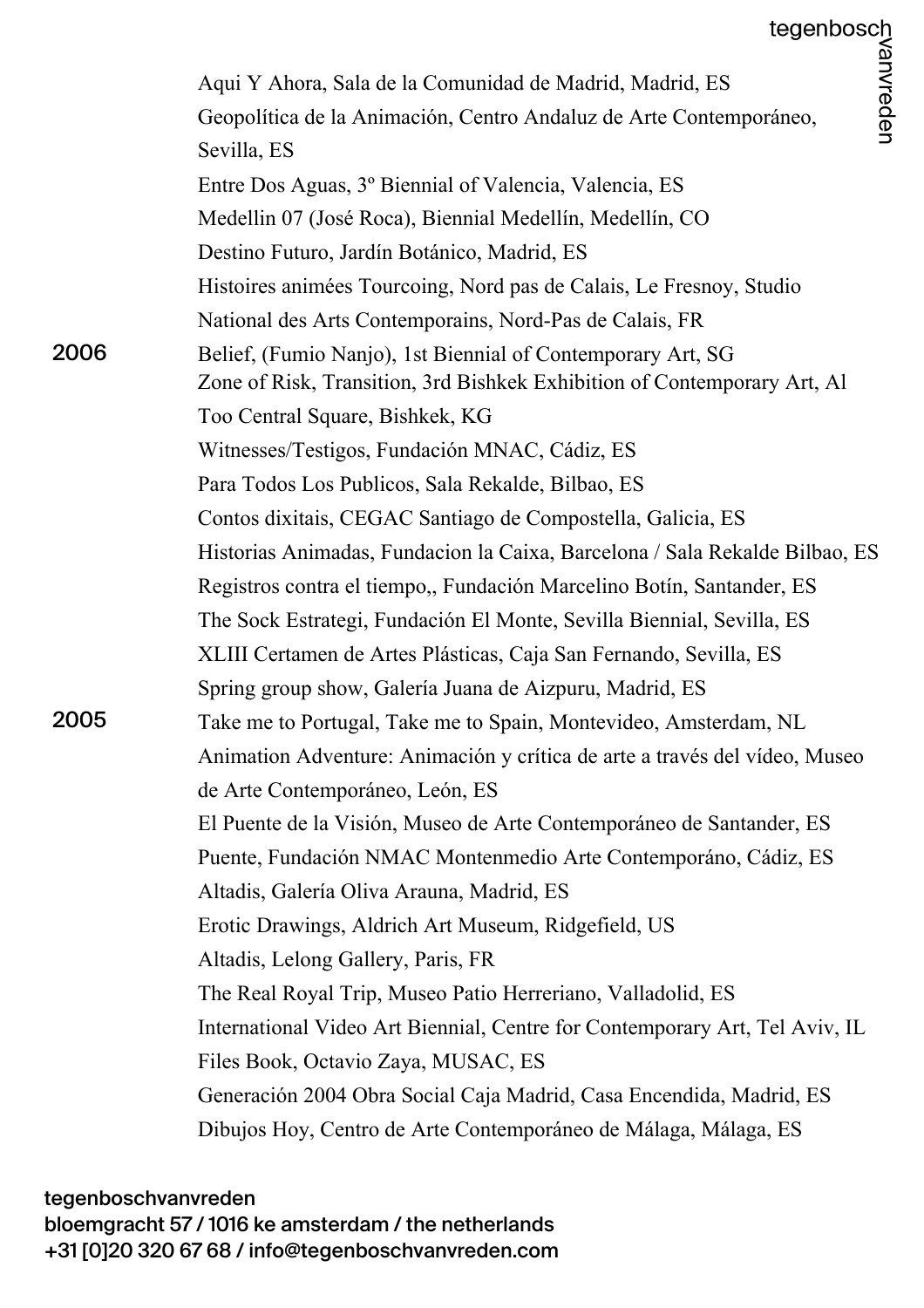|      | Neoretratos, Galería Juana de Aizpuru, Madrid, ES                          |
|------|----------------------------------------------------------------------------|
| 2003 | Monocanal, Museo Nacional de Arte Reina Sofía, Madrid, ES (cat.)           |
|      | Antirealismos, Australian Center for Photography, Govett-Brewster Art      |
|      | Gallery, Institute of Modern Art (IMA), AU                                 |
|      | Stylin' or (Clothes for a summer hotel), Miami, US                         |
|      | Zap: Electric Narratives, Greenhouse Project, New York, US                 |
|      | Septiembre, Madrid, ES                                                     |
|      | L'Oreal, Conde Duque Arte dentro del Arte Sala Verónicas, Murcia, ES       |
|      | Video Iberoamericano, Buenos Aires, AR (curated by Eva Grinstein)          |
|      | Urbi et Orbi, Photo España, Madrid, ES                                     |
|      | Otros Incluidos Casa de América, Madrid, ES (curated by Rafael Doctor, Eva |
|      | Grinstein and Susset Sánchez)                                              |
|      | De Luxe, Valladolid, ES (curated by El Perro)                              |
| 2002 | Arruinados, Garaje Pemasa, Madrid, ES                                      |
|      | Magazine, Sala Amadis, Injuve, Madrid, ES (curated by Rafael Doctor)       |
|      | 13 Cuentos de Navidad, Sala Amadis, Madrid, ES                             |
|      | ¿Quíen es el Arte? La Fábrica de Pan, Madrid, ES                           |
|      | Vacío 9, Operario de Ideas, Madrid, ES                                     |
|      | LG Home Network, Palacio de Saldaña, Madrid, ES                            |
| 2001 | III Bienale de Artes Plásticas-XVIII Certámenes Nacionales Ciudad de       |
|      | Alcorcón, ARCO, Madrid, ES                                                 |
|      | Videotree, l'albero delle visioni, Florence, IT                            |
|      | Encuentros Europeos con el Arte Joven, Teruel, ES                          |
|      | Ecole superieure des Beaux-Arts, Paris, FR                                 |
| 2000 | Muestra de Arte Joven, Madrid, ES                                          |
|      | 33.3 Deep River Gallery, Los Angeles, US                                   |
|      | New Media Visionary, Side Street, Los Angeles, US (curated by Ulysses)     |
|      | Jenkins)                                                                   |
|      | The Radical Other, Muestra de Vídeos (Tesis) Universidad de California,    |
|      | Irvine, US                                                                 |
|      | The Spurgeon Experience, Ride Project, Santa Ana, US                       |
|      | Downtown Video, The Bradbury Building, Los Angeles, US                     |
|      |                                                                            |

tegenboschvanvreden

bloemgracht 57 / 1016 ke amsterdam / the netherlands

+31 [0]20 320 67 68 / info@tegenboschvanvreden.com